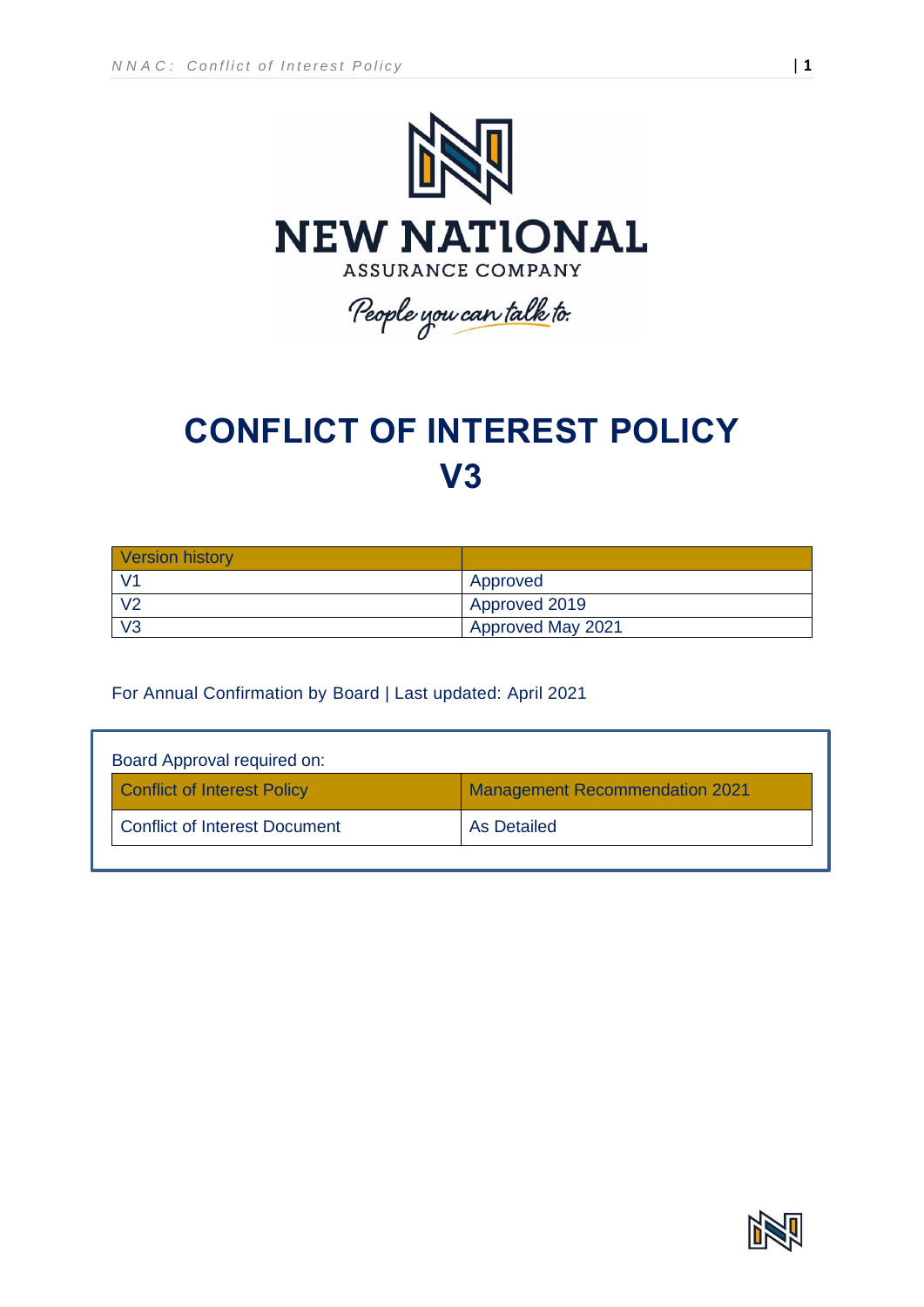# **TABLE OF CONTENTS**

| 1. CONFLICT OF INTEREST MANAGEMENT POLICY         |   |
|---------------------------------------------------|---|
| 2. DEFINITIONS                                    | 3 |
| 3. NEW NATIONAL ASSURANCE POLICY STATEMENT        | 4 |
| <b>3.1 IDENTIFICATIONS</b>                        | 4 |
| <b>3.2 AVOIDANCE, MITIGATION &amp; DISCLOSURE</b> | 5 |
| 3.3 COMMISSION, FEES & PERSONAL INTEREST          | 5 |
| <b>3.4 CONSEQUENCES OF NON-COMPLIANCE</b>         | 5 |

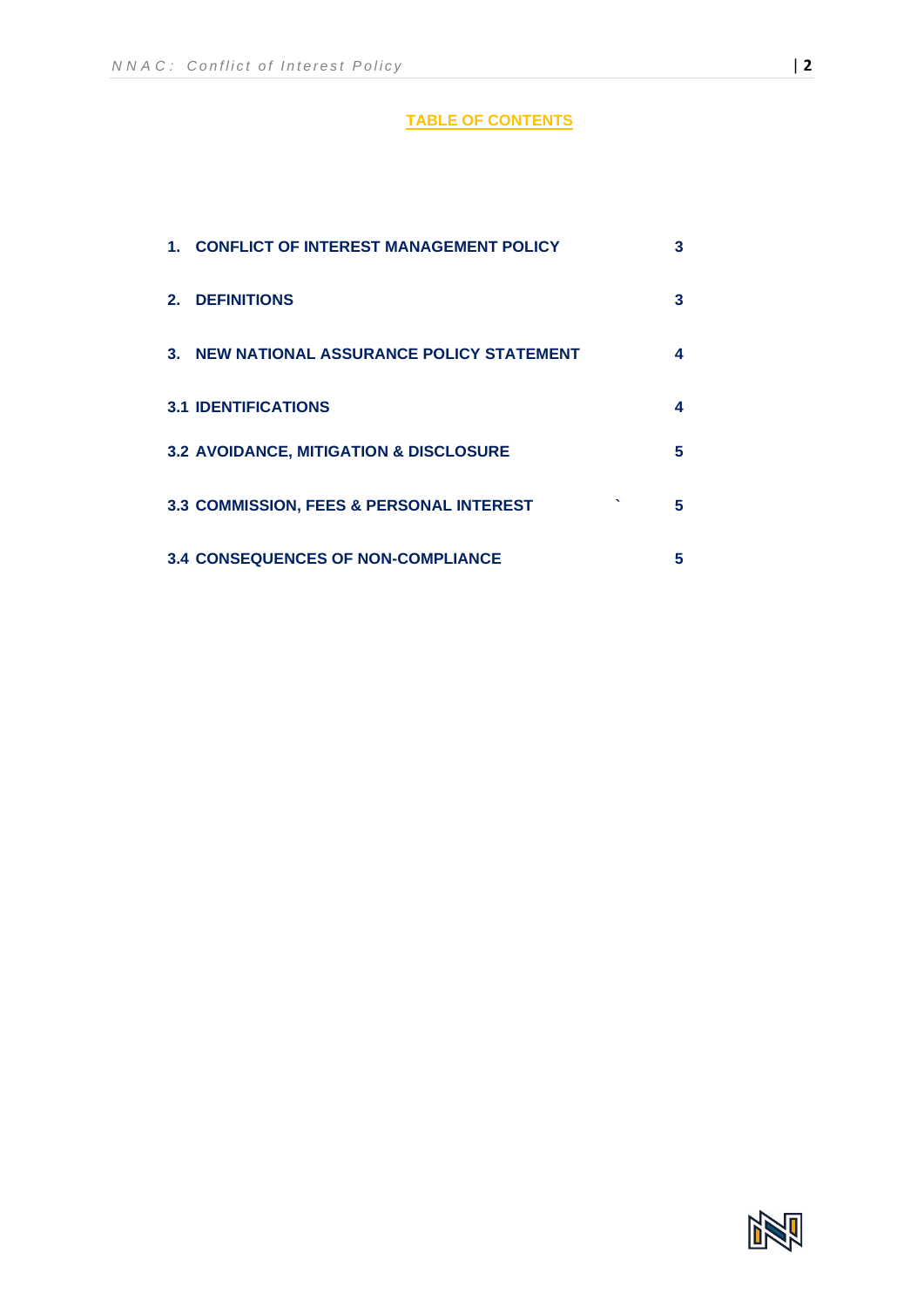## **1. CONFLICT OF INTEREST MANAGEMENT POLICY**

New National Assurance Company's (NNAC) Conflict of Interest Management Policy is drafted in terms of Board Notice 58 of 2010 of the Financial Advisory and Intermediary Services Act (FAIS) of 2002.

### **2. DEFINITIONS**

2.1 **Associate** in relation to a natural person means:

- a person who is recognised in law or the tenets of religion as the spouse, life partner or civil union partner of that person.
- a child of that person, including a stepchild, adopted child and a child born out of wedlock.
- a parent or stepparent of that person.
- a person in respect of which that person is recognised in law or appointed by a Court as the person legally responsible for managing the affairs of or meeting the daily care needs of the first mentioned person.
- a person who is the spouse, life partner or civil union partner of a person referred to in subparagraphs (ii) to (iv).
- a person who is in a commercial partnership with that person.
- 2.2 **Associate** in relation to a juristic person means in the case of the company," any subsidiary or holding company of that company, and any other subsidiary of that holding company and any other company of which that holding company is a subsidiary".
- 2.3 **Conflict of interest** means any situation in which a provider or a representative has an actual or potential interest that may, in rendering a financial service to a client, -
	- Influence the objective performance of his, her, its obligations to that client; or
	- Prevent a provider or representative from rendering an unbiased and fair financial service to that client, or from acting in the best interests of that client, Including, but not limited to a financial interest, an ownership interest, or any relationship with a third party.
- 2.4 **FAIS** means the Financial Advisory and Intermediary Services Act, No. 37 0f 2002.
- 2.5 **Financial Interest** means any cash, cash equivalent, voucher, gift, service, advantage, benefit, discount, domestic or foreign travel, hospitality, accommodation, sponsorship, other incentive,

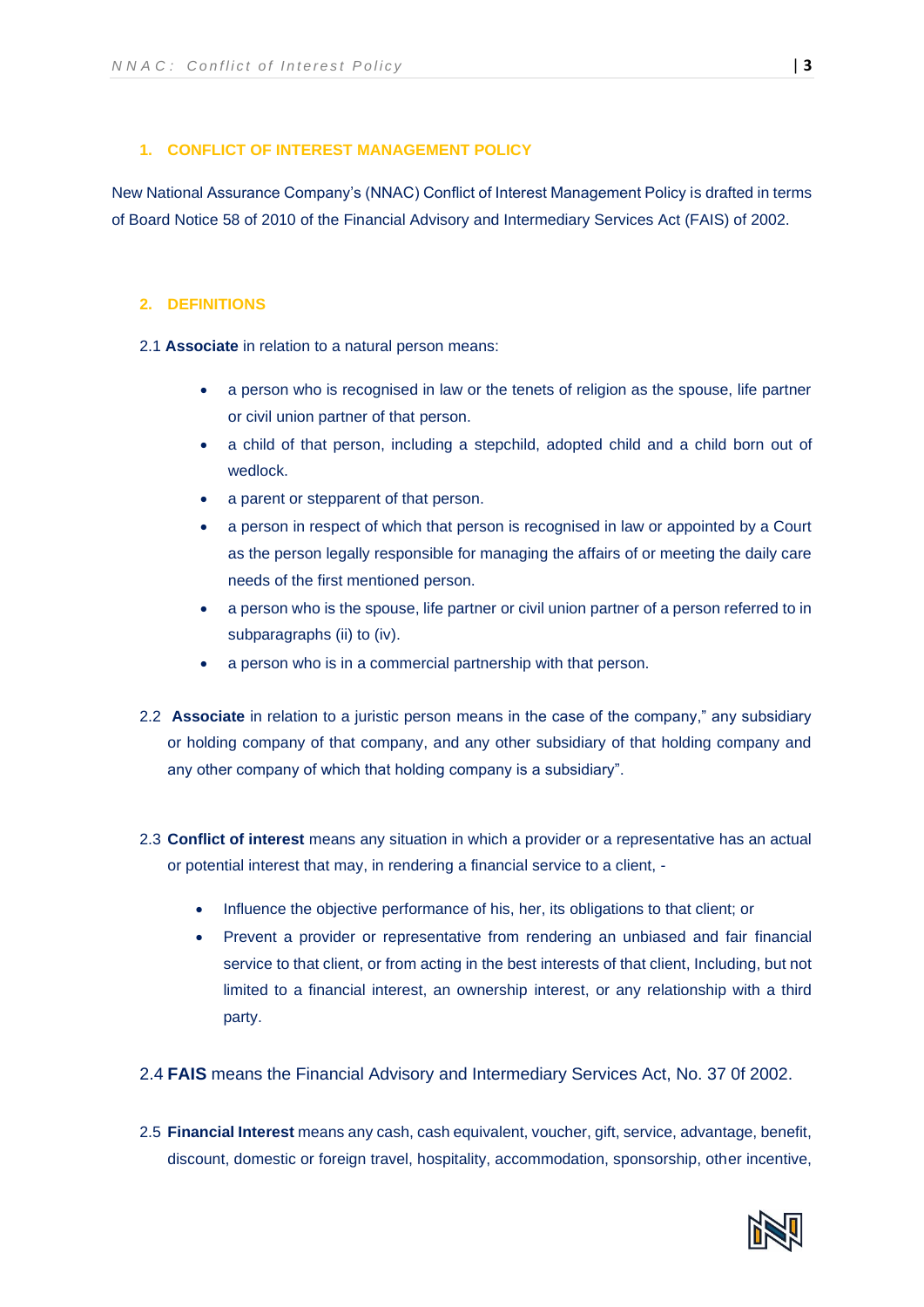or valuable consideration, other than an ownership interest or training, that is not exclusively available to a selected group of providers or representatives, on the following:

- Products and legal matters relating to those products.
- General financial and industry information.
- Specialised technology systems of a third party necessary for the rendering of a financial service; but excluding travel and accommodation associated with that training.
- 2.6 **Financial Service** means the furnishing of advice and / or the rendering of any intermediary service.
- 2.7 **Immaterial Financial Interest** means any financial interest with a determinable monetary value, the aggregate of which does not exceed R1 000 in any calendar year from the same third party.
- 2.8 **Ownership Interest** means any equity or proprietary interest, for which fair value was paid by the owner at the time of acquisition, other than equity or any proprietary interest held as an approved nominee on behalf of another person; and includes any dividend, profit share or similar benefit derived from that equity or ownership interest.
- 2.9 **Provider** means an authorised Financial Services Provider registered as such with the Financial Services Board.

#### **3. NEW NATIONAL ASSURANCE POLICY STATEMENT**

The Directors, Management and Employees of New National Assurance aspire to the highest level of ethical conduct and are committed to complying with the regulatory requirements regarding "conflict of interest" as contained in Board Notice 58 of 2010 Financial Advisory Intermediary Services Act 2002.

#### **3.1 IDENTIFICATION**

Before we conclude any prospective new business arrangement, we will identify whether there exists any potential conflict of interest, according to the above statutory definition.

The Head of Operations is responsible for the business relationship and to consider, if necessary, to avoid such situations.